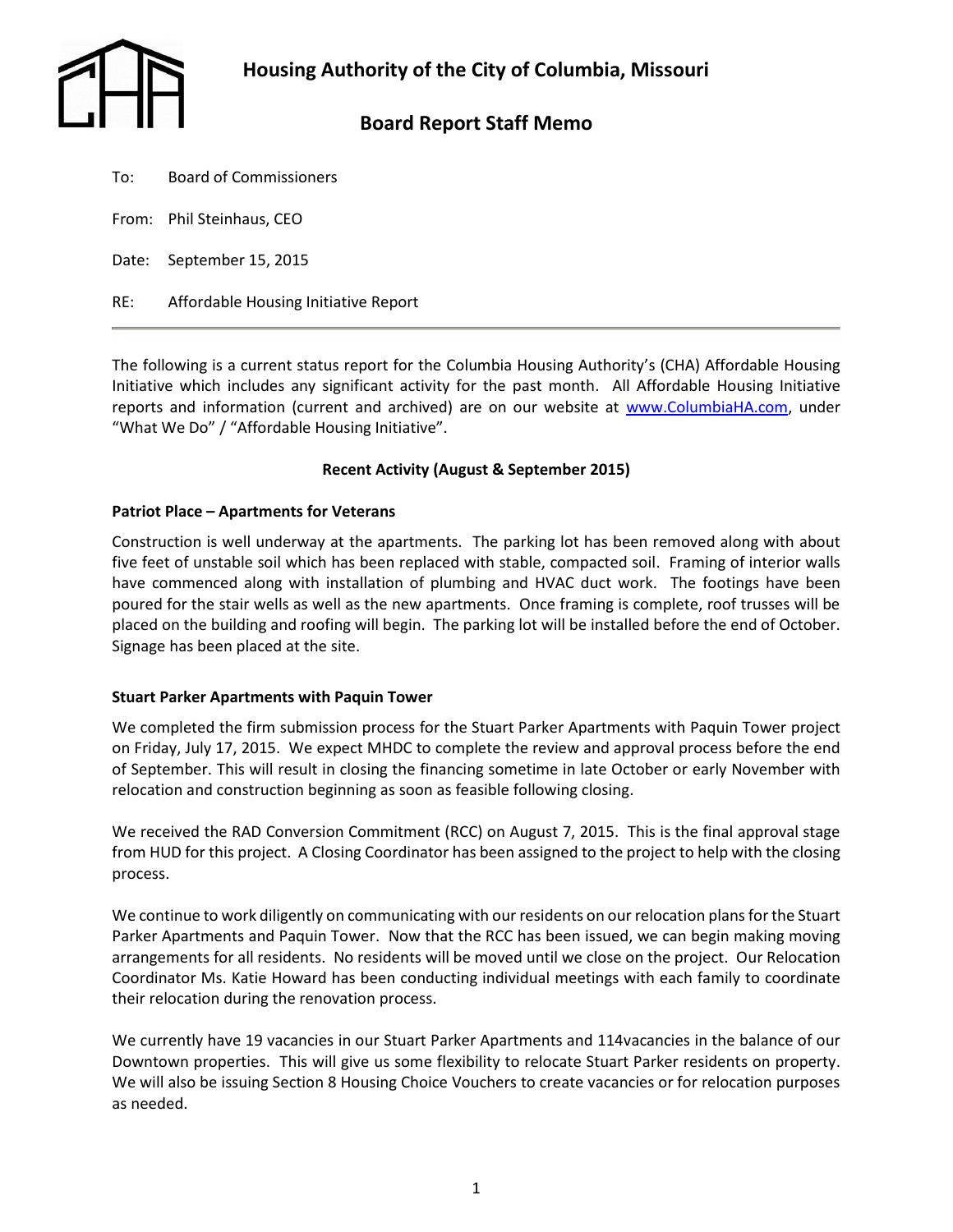For Paquin Tower, our plan is to relocate everyone from the second floor and then complete the renovations one floor at a time, moving residents from the third floor down to the second floor once complete, and so on, as we work our way up the building. The project schedule projects about 6 weeks to renovate each floor. We currently have enough vacancies in Paquin Tower to relocate every resident from the second floor into a similar unit on another floor.

Our Public Housing Managers have been putting in many hours to conduct the required low-income housing tax credit certifications that must be conducted at the beginning of any modernization/ rehabilitation project. Out LIHTC Compliance Specialist, Jennifer Hahn has been assisting with this process.

## **Bond Financing**

During the reconciliation of the scope of work and preparing the final Pro Forma for our firm submission to MHDC, it was necessary to increase the value of the B Bonds (for construction) to \$8,400,000. Providence Bank, which provided the low bid for this project, approved the increase in the B Bonds by \$1,000,000.

We are working on finalizing the issuance of the permanent loan financing of the \$4,300,000 in A Bonds. The A Bonds will be sold in various packages related to maturity dates which will bear different interest rates.

#### **Equity Partners**

Our federal and state tax credit equity partners, Red Stone Equity Partners, LLC and Sugar Creek Capital have provided very favorable rates for the sale of our tax credits. This was essential to finalizing the Pro Forma for this project.

## **Project Closing**

The MHDC will take about 60 days to review and approve our firm commitment submission. During that time we have been working on finalizing all other legal and financial aspects of the closing so that we can close on the project within 30 days after MHDC approves our firm commitment. We anticipate the Stuart Parker with Paquin Tower Apartments project to close by the end of October or early November 2015.

#### **Bear Creek Apartments**

The RAD Physical Conditions Assessment has been completed along with the final scope of work. Bid documents have been distributed with a submission deadline of July 15, 2015. We will finalize the scope of work in in the coming week once the bids have been evaluated.

Unfortunately we have discovered that most of the ceilings (32 of 39 buildings) contain asbestos that must be abated or encapsulated. This has added significant costs to the project and we are working to find ways to reduce costs in other areas. We should have all costs finalized and complete the firm submission process for the Bear Creek Apartments project by September 18, 2015. Once submitted we expect MHDC to take 60 days or more to review and approve the documents. This will result in closing the financing sometime late November or December with relocation and construction commencing as soon as feasibly possible, most likely in January 2016.

## **Equity Partners**

We have received Letters of Intent (LOI) from our federal and state tax credit equity partners, Red Stone Equity Group and Gardner Capital who will be syndicating our tax credits.